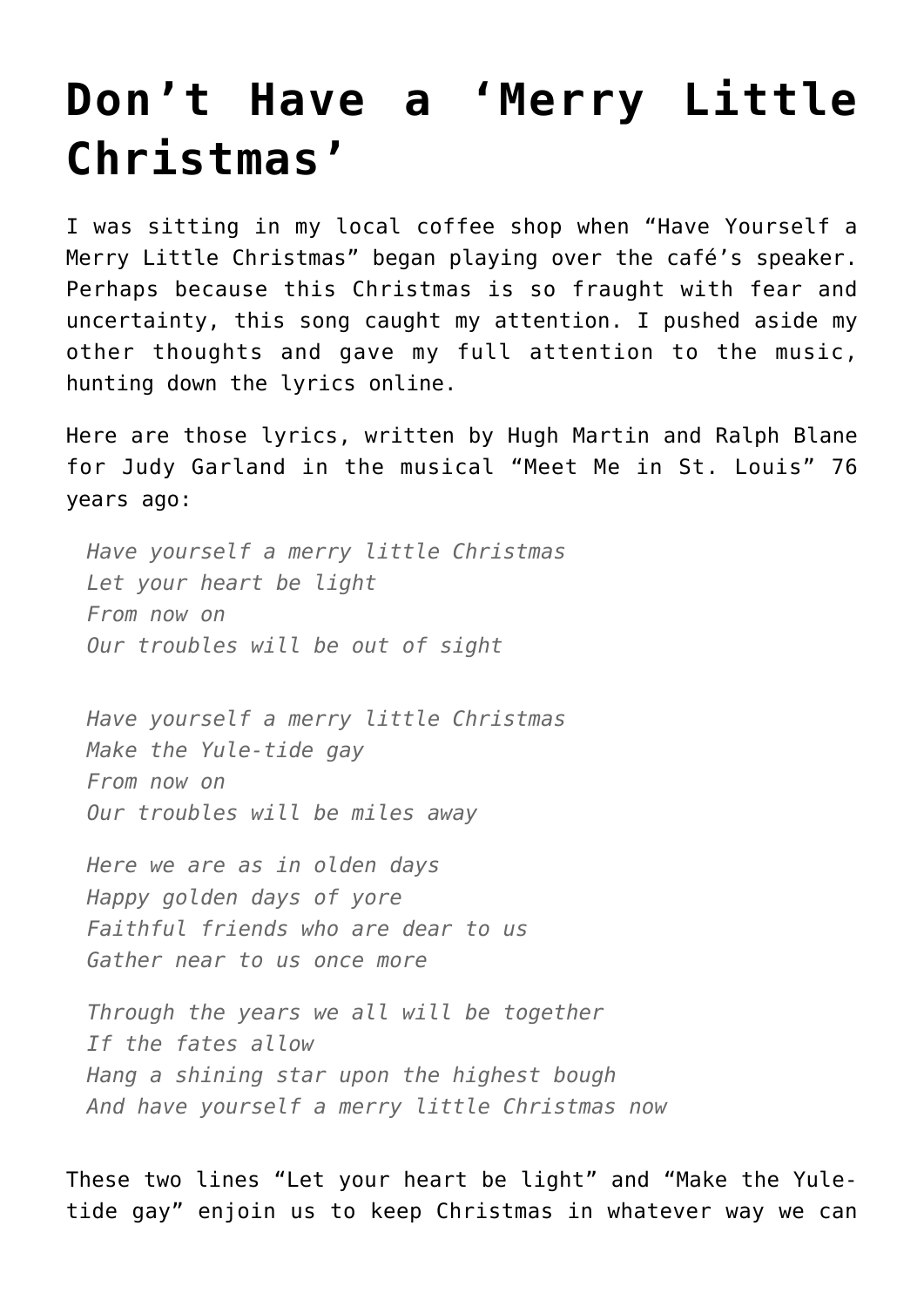if we want to keep our troubles "miles away." Good advice for all, especially in these dark times.

But little? A merry *little* Christmas? Not so good. Though some government authorities want our celebrations curtailed or ended altogether this year, no matter what the circumstances, Christmas should never be "little." A little Christmas is a contradiction in terms, like Independence Day without fireworks or Thanksgiving without turkey and stuffing.

Who other than an Ebenezer Scrooge or a Grinch wants a little Christmas?

No—Christmas should be great, grand, and splendid. Heck, let's ramp it up with a touch of French: Christmas should be magnifique!

On this special day, Christians celebrate the birth of a savior who split history in half, a babe in a manger who was the Son of God, Emmanuel—"God with us"—sent by his Father to break the bonds of sin and to offer redemption and salvation to humankind.

Nothing little about that.

For non-believers, Christmas is also a time of revelry and celebration. It's the season to give presents to those we love, to get together with family and "faithful friends who are dear to us," to hang stockings over the fireplace or leave some cookies and milk on the end table in the living room for Santa Claus, and to take comfort, for however brief a time, in the possibility of "peace on earth, good will toward men."

Nothing little there either.

It's called the Christmas spirit, and that spirit often slips into our hearts this time of year. It's why we throw five bucks into the pot of the Salvation Army Bell Ringer outside of a department store. It's why we revisit the movie "It's A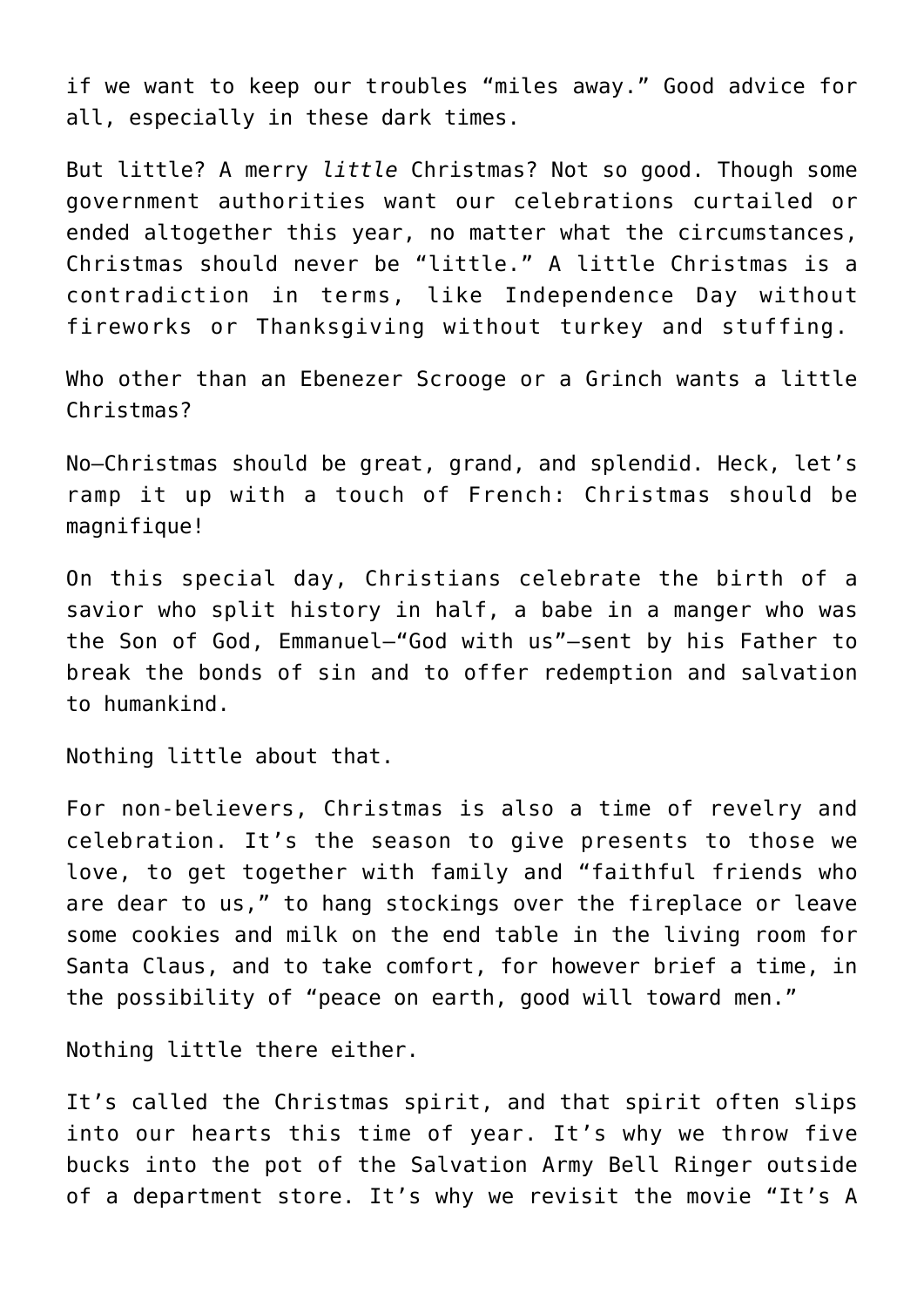Wonderful Life" and why we sing along with the radio on songs like "O Holy Night," "Joy to the World," and "I'll Be Home for Christmas." Whether we live in Southern California or in Northern Maine, many of us find ourselves entranced by a season celebrating charity for our fellow human beings and hope for our broken souls.

In "[Bringing Joy to a Weary World](https://www.intellectualtakeout.org/bringing-joy-to-a-weary-world/)," *Intellectual Takeout* editor Annie Holmquist concluded:

*"I've often overlooked the pain and despair spelled out in many beloved carols, but this year, that's changing, for suddenly it is more relatable for all of us. Yet even as we recognize that pain and suffering, those of us in this weary world can rejoice in the hope and healing brought by the arrival of God incarnate so many Christmases ago."*

Right now many men, women, and children in this weary world are seeking that hope through the spirit of Christmas. They're decorating their homes, baking cookies—my daughter has promised to save me some spritzers—wrapping gifts, laying plans for a Christmas dinner, listening to Christmas music, and reading Christmas stories to their children.

Others—the homeless, those who live alone without family and friends, the elderly in nursing homes forbidden visitations by their loved ones because of the pandemic—face a hard Christmas. Those good souls who volunteer in food kitchens, those kind neighbors who bring a plate of cookies to the old guy living next door, and those workers caring for our parents and grandparents in nursing homes are all helping to "hang a shining star upon the highest bough" of Christmas.

Finally, this Christmas let's remember the first words out of the mouth of the angel who appeared to the shepherds at Bethlehem. "Be not afraid."

However we celebrate Christmas this year, let's make that